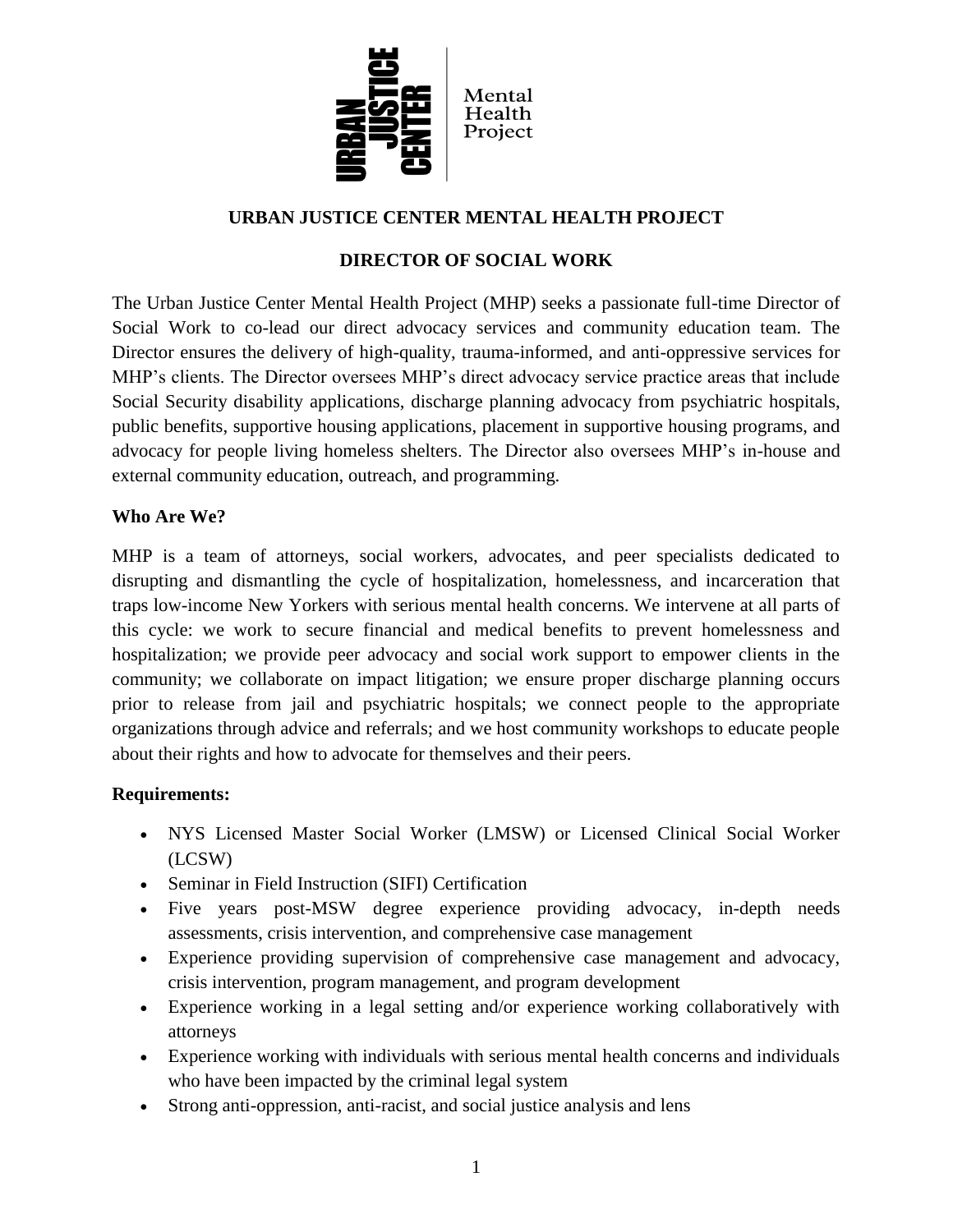## **Responsibilities:**

### *Social Work Program Coordination and Development*

- Co-lead an interdisciplinary team providing advocacy services and/or workshops for people with mental health concerns and history of incarceration
- Develop systems for efficient and effective client intake
- Develop an outreach strategy to inform the mental health community about MHP's work
- Coordinate MHP's Community Advisory Board

# *Staff and Intern Supervision and Development*

- Supervise and support two Social Workers, one Peer Specialist, and other staff as necessary
- Recruit and supervise MSW graduate students
- Support staff navigating challenges with clients
- Provide trainings on suicidal ideation and other topics as needed for staff and interns

# *Direct Work*

- Carry a small caseload of clients in need of advocacy services and/or social work support
- Provide assessments for suicidal ideation and crisis interventions for clients
- Assist with monthly Open Mic events for MHP's clients (this will require working one evening per month)
- Facilitate workshops in the community about various topics related to mental health, including reentry into the community from the criminal legal system

#### *Grant Management*

- Oversee the advocacy team's compliance with City and State grants
- Assist with reporting about deliverables to funders
- Participate in audits and site visits from funders

#### **Benefits/Compensation:**

Salary is DOE. The Urban Justice Center offers a flexible work environment and a highly competitive benefits package that includes vacation, personal, and sick time; medical and dental coverage; vision and gym reimbursements; and a 401(k) plan.

# **How to Apply:**

To apply send a cover letter and resume to MHPjobs@urbanjustice.org. Please write "Director of Social Work" in the e-mail subject line. Applications will be viewed on a rolling basis. Priority will be given to applications received by February 4, 2020. Due to high volume we are unable to